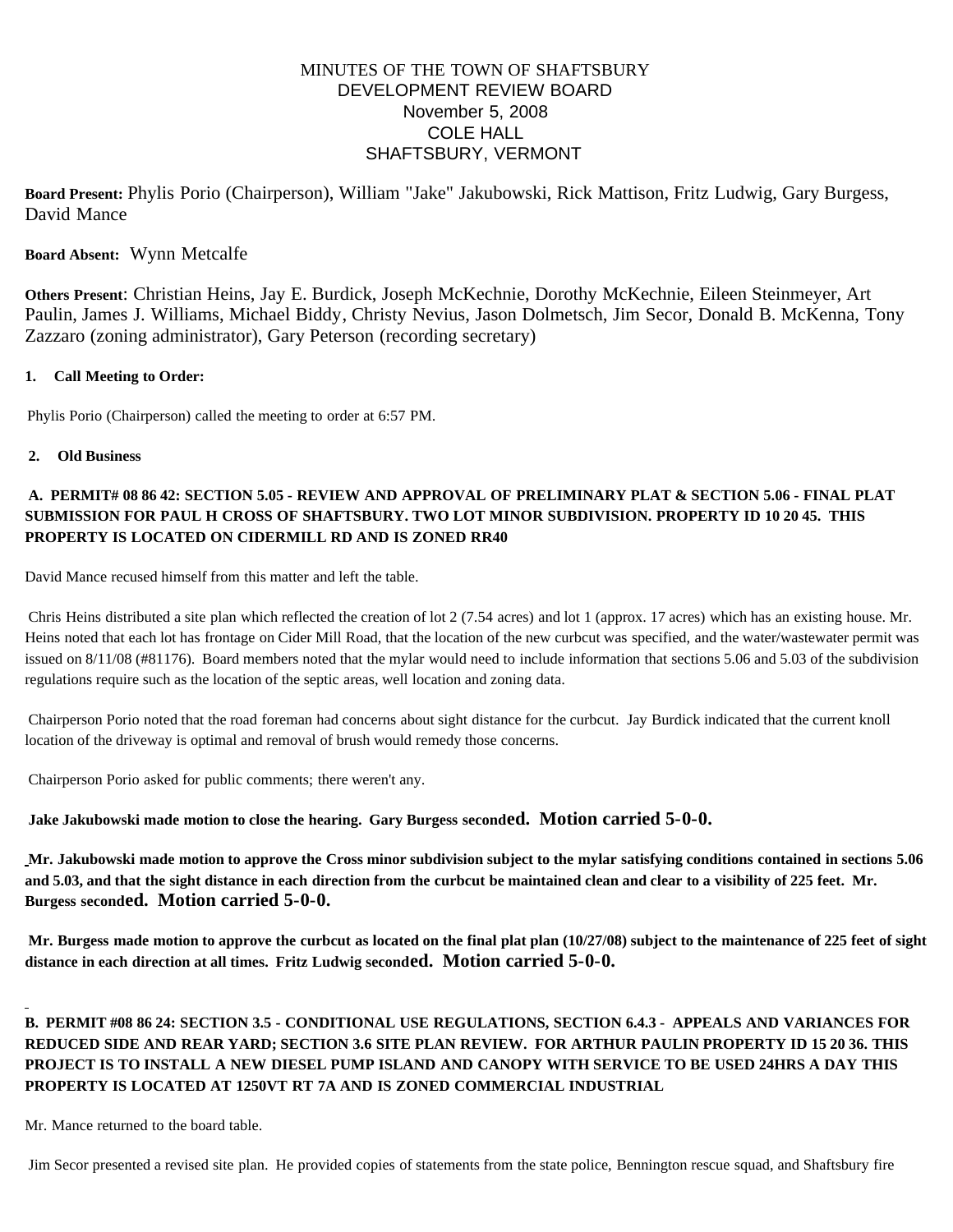chief which indicated that they did not have concerns about the project. He also provided a copy, as requested, of the lease agreement between Dailey's and Mr. Paulin. It was confirmed that adjacent property owners had been notified about the hearing.

Mr. Secor noted many changes to the plan designed to respond to board concerns and answered questions from the board. There was discussion about possibly shifting the proposed island to reduce the magnitude of the setback variance required, but Mr. Paulin and Mr. Secor described the proposed location of the new pump island as the only location that satisfied the turning needs of the trucks that would access the island.

Mr. Secor stated that negotiations were going on between Mr. Paulin, Dailey's, and CVPS to agree to the use of the right of way on the south side of the property.

Access to the pay telephone was discussed with attention to ADA requirements.

Mr. Jakubowski stated that, while meeting in deliberative session, board members thought that some sort of curbing to control traffic flow might be advisable in order to focus the places where vehicles enter and exit the property. Mr. Paulin stated that he thought curbing would create problems. When asked by the board, Jason Dolmetsch reported that the state department of transportation does have a policy to promote curbing in order to limit open curbcuts. Mr. Dolmetsch noted that there is currently adequate space for cars to backup from parking spaces and get turned around to safely enter the roadway, and a curb would impair that activity.

Mr. Secor agreed to provide measurements related to the possible location of curbing. He was also asked to show on the site plan the striped five foot walkway and the required truck loading space.

Chairperson Porio asked for public comments; there weren't any.

**Mr. Jakubowski made motion to continue the hearing at the Paulin site on November 12, 2008 at 4:00 p.m Mr. Burgess seconded. Motion carried 6-0-0.**

### **3. New Business**

# **A. PERMIT # 08 86 52 : 4.1.3.1 - CONDITIONAL USE PERMIT - CUSTOMARY HOME OCCUPATION FOR JAMES & KATHLEEN WILLIAMS, OWNERS, PROPERTY ID 13 20 55. WILLIAMS FINANCIAL MANAGEMENT LLC IS THE APPLICANT FOR A HOME OFFICE USE. THIS PROPERTY IS LOCATED AT 75 HEWITT DR. AND IS ZONED RR40**

JJ Williams provided a letter which summarized his plans. He stated that he would be the only employee and that the office would occupy a 20 x 12 foot space in his approximately 2100 square foot home. He stated that he has a two lane driveway, has created a crushed stone parking space more than fifty feet from his property line, and expects fewer than two visits per week from customers. He added that he would like to erect a 1 x 1.5 foot sign.

Chairperson Porio asked for public comments. Eileen Steinmeyer, a resident in the same subdivision, asked how deed covenants which exist in the subdivision apply. Board members indicated that the town bylaws set conditions which needed to be satisfied, but the town did not have anything directly to do with special restrictions contained in deeds and the private rights of action by which they might be enforced.

Don McKenna asked about the difference between a home occupation and a business. Board members indicated that a key difference is that a business has employees.

**Mr. Mance made motion to close the hearing. Mr. Jakubowski seconded. Motion carried 6-0-0.**

**Mr. Mance made motion to approve the home occupation application with the stipulation that there not be any employees except the residents, and that the sign be no more than six feet off the ground and no bigger than 1 x 1.5 feet. Mr. Ludwig seconded. Motion carried 6-0-0.**

Chairperson Porio stated that she would draft the decision.

# **B. PERMIT # 08 86 53: 5.01 APPLICABILITY LOT LINE ADJUSTMENT PARCEL # 11 01 37 JEANNE MCDERMOTT AND PARCEL # 11 01 38. KEVIN STRATTON. BOTH LOCATED IN RR80**

Mr. Mance recused himself from the matter and left the table.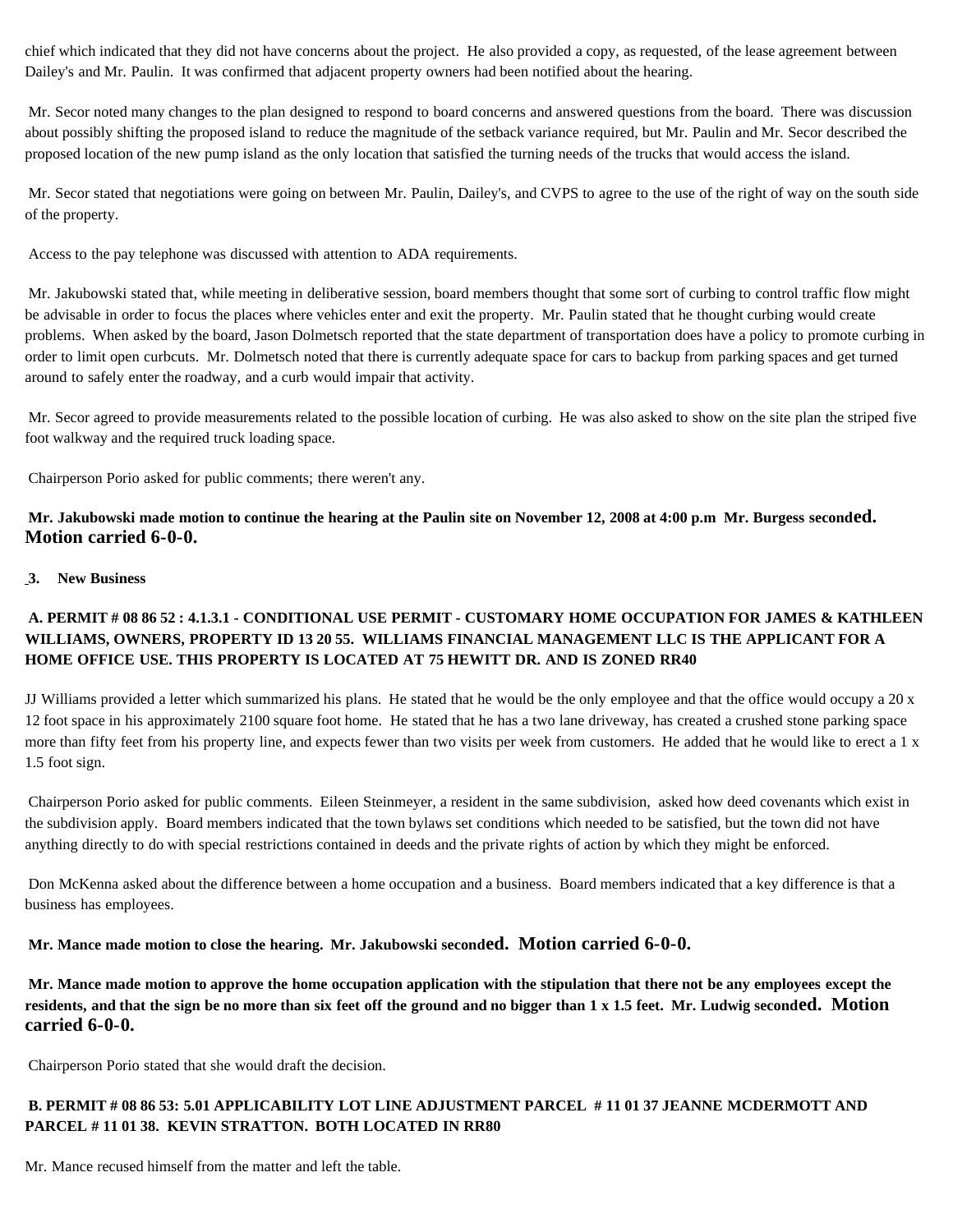Mr. Heins stated that there is a house on each lot (one lot of approximately 10 acres, the other of approximately 13 acres). Mr. Heins related that the McDermott roadway was mistakenly placed on the Stratton property, and the purpose of the swap of approximately 0.5 acres is to have the McDermott roadway on McDermott property.

Mr. Jakubowski stated that the parties to the transaction should sign the application, and the location of the houses and septic areas should appear on the final plan.

## **Mr. Jakubowski made motion to close the hearing. Mr. Burgess seconded. Motion carried 5-0-0.**

**Mr. Jakubowski made motion to accept the lot line relocation subject to inclusion of the location of the houses and septic areas on the site plan. Mr. Burgess seconded. Motion carried 5-0-0.**

# **C. PERMIT # 08 86 54: 5.01 APPLICABILITY LOT LINE ADJUSTMENT PARCEL # 02 01 34 & 35.5. CARL GOODWIN AND PARCEL # 02 01 36. DAVID MANCE. ALL LOCATED IN RR80**

Mr. Mance presented a map and described how Mr. Goodwin would receive a 2.25 acre piece of land and Mr. Mance would receive a 0.3 acre piece. Mr. Mance stated that the exchange would give Mr. Goodwin a contiguous parcel.

There was discussion about abandonment of an approved subdivision.

Mr. Jakubowski stated that Mr. Goodwin's signature needed to be on the application.

**Mr. Jakubowski made motion to close the hearing. Mr. Burgess seconded. Motion carried 5-0-0.**

**Mr. Jakubowski made motion to approve the relocation of the lot line subject to receipt of all signatures on the application and proper filing of the plat. Mr. Burgess seconded. Motion carried 5-0-0.**

#### **4. Other Business:**

Chairperson Porio read a draft of the Operational Report for the DRB which will be included in the town annual report. She asked the zoning administrator to provide the number of permits which the board has dealt with. She asked for comments; there weren't any.

Chairperson Porio read a letter from the state agency of natural resources which stated that it did not have concerns about the operation of the transfer station and did not see the need for a public hearing. She asked if anyone on the board saw a need for a hearing; no one did.

#### **5. Minutes:**

### **October 15, 2008 Minutes**

**Mr. Jakubowski made motion to approve the October 15, 2008 minutes. Mr. Burgess seconded. Motion to approve October 15, 2008 minutes carried 4-0-2 (Mr. Mattison and Mr. Mance had not attended the meeting).**

### **October 1, 2008 Minutes**

**Mr. Jakubowski made motion to approve the October 1, 2008 minutes. Mr. Ludwig seconded. Motion to approve October 1, 2008 minutes carried 4-0-2 (Mr. Burgess and Mr. Mance had not attended the meeting).**

**6. Decisions to Sign:**

Chairperson Porio signed the following decisions:

**A. PERMIT # 08 86 33S: 5.04 PRELIMINARY PLAT SUBMISSION REQUIREMENTS FOR EDWIN COLVIN OF SHAFTSBURY. TWO LOT SUBDIVISION. PROPERTY ID 14 20 59-57. THIS IS THE COMBINING OF 3 EXISTING LOTS AND SUBDIVIDING THEM INTO 2 LOTS. THIS PROPERTY IS LOCATED ON GLASTENVIEW DRIVE.**